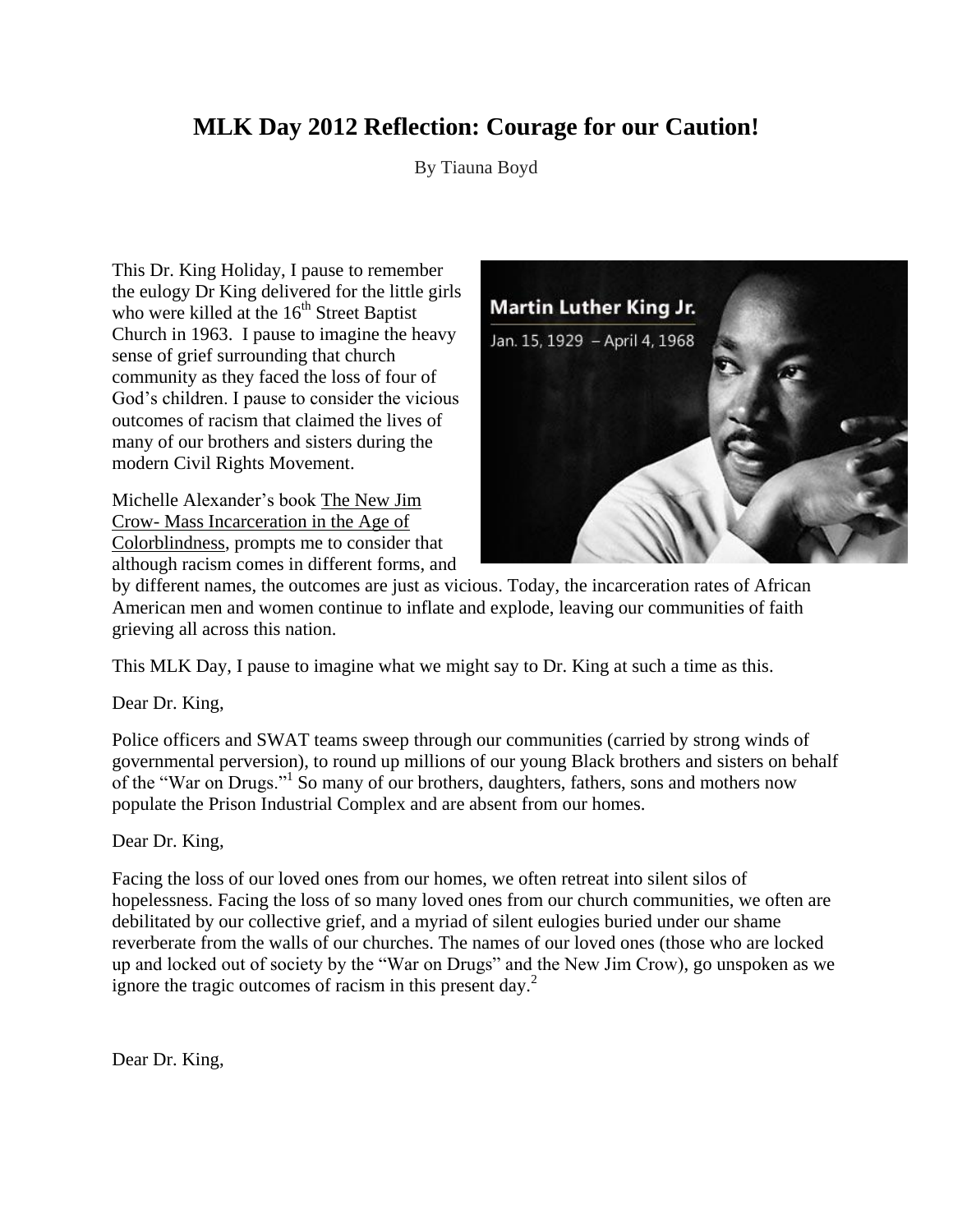Look down and see the pieces of our children's shattered dreams. These are children who have lost mothers and fathers to this epidemic, scattered across this nation. Look down and see our mothers and fathers (who are caught up in this system) return home, stripped of their human dignity and self-worth. Look down and see this criminalization and dehumanization process crystallize as re-entering citizens are branded "felon" and are legally discriminated against the rest of their lives.<sup>3</sup>

## Dear Dr. King,

Consider the facts:

- There are more African Americans under correctional control today (in prison or jail, on probation or parole) than were enslaved in  $1850<sup>4</sup>$
- Over 40% of all drug arrests are for marijuana possession—a drug that is prevalent in the "hood" and some believe it is less harmful than alcohol and tobacco. As a result, middleclass and upper-middle class White young adults who possess and use marijuana are going to college while Black men & boys who do the same thing are being swept into jails.<sup>5</sup>
- The recent disintegration of the African American family is correlated in large part to the mass imprisonment of Black fathers.<sup>6</sup>

This MLK Day, I also pause to imagine what Dr. King would say to the Church at such a time as this.

Perhaps Rev. Dr. Martin Luther King Jr. would point to his eulogy for the four martyred children in Birmingham, and say to the Church that the tragic facts listed above all "have something to say to every minister of the gospel who has remained silent behind the safe security of stainedglass windows." <sup>7</sup>

Perhaps Rev. Dr. Martin Luther King Jr. would say that we, in the Black church, who have "passively accepted the evil"<sup>8</sup> that undergirds the corrupt criminal justice system in this nation, we "who have stood on the sidelines in a mighty struggle for justice", we must make a substitution and commitment in this New Year.

<sup>9</sup>We must take up "**courage for our caution**." 10

This MLK Day, Dr. King might encourage us to courageously believe that we will all be free from shame and silence when we begin to speak the truth and tell how mass incarceration affects our lives.

This MLK Day, Dr. King might encourage us to courageously believe that we will all be free from the vicious outcomes of racism when we act to address the needs of our children who have incarcerated parents.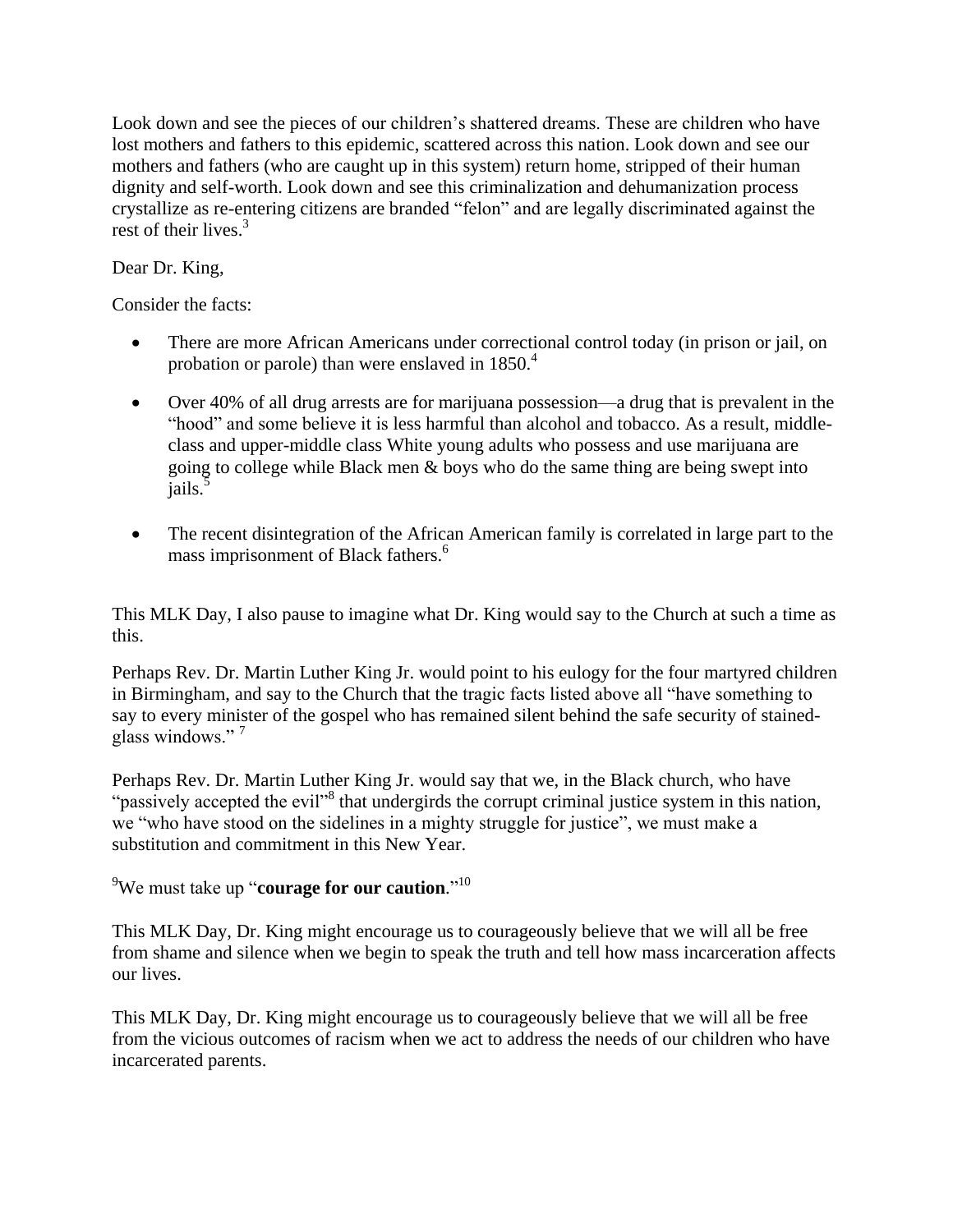This MLK Day, Dr. King might encourage us to courageously believe that we will all be free from criminalization and dehumanization when we integrate re-entry programs into our prison ministries and work in partnership with community organizations to provide job placement, rehabilitation services and housing assistance for brothers and sisters returning home from prison.

In this New Year, in this new season, let us have the courage to **speak**, the courage to **act** and the courage to **believe**!

God grant us courage for our caution!

Amen and Ashae

Do you want to get involved? Join the movement to dismantle the New Jim Crow at: Tobefreeatlast.net

**"Then the King will say to those on His right hand, 'Come, you blessed of My Father, inherit the kingdom prepared for you from the foundation of the world:...For I was in prison and you came to Me.....inasmuch as you did it to one of the least of these My brethren, you did it to me'''**

(Matthew 25:34-40 -- NKJV)

## **Notes**

1. Alexander, Michelle. The New Jim Crow: Mass Incarceration in the Age of Colorblindness New York: The New Press, 2010, pp. 73-75.

2. Ibid., p 247.

3. Ibid., p 92.

4. Ibid., p 175.

5. Ibid., p 222.

6. Ibid., p 175.

7. Martin Luther King Jr., "Eulogy for the Martyred Children", 18 September 1963, The Martin Luther King Jr. Research and Education Institute, King Papers Project, Stanford, California.

8. Ibid.

9. Ibid.